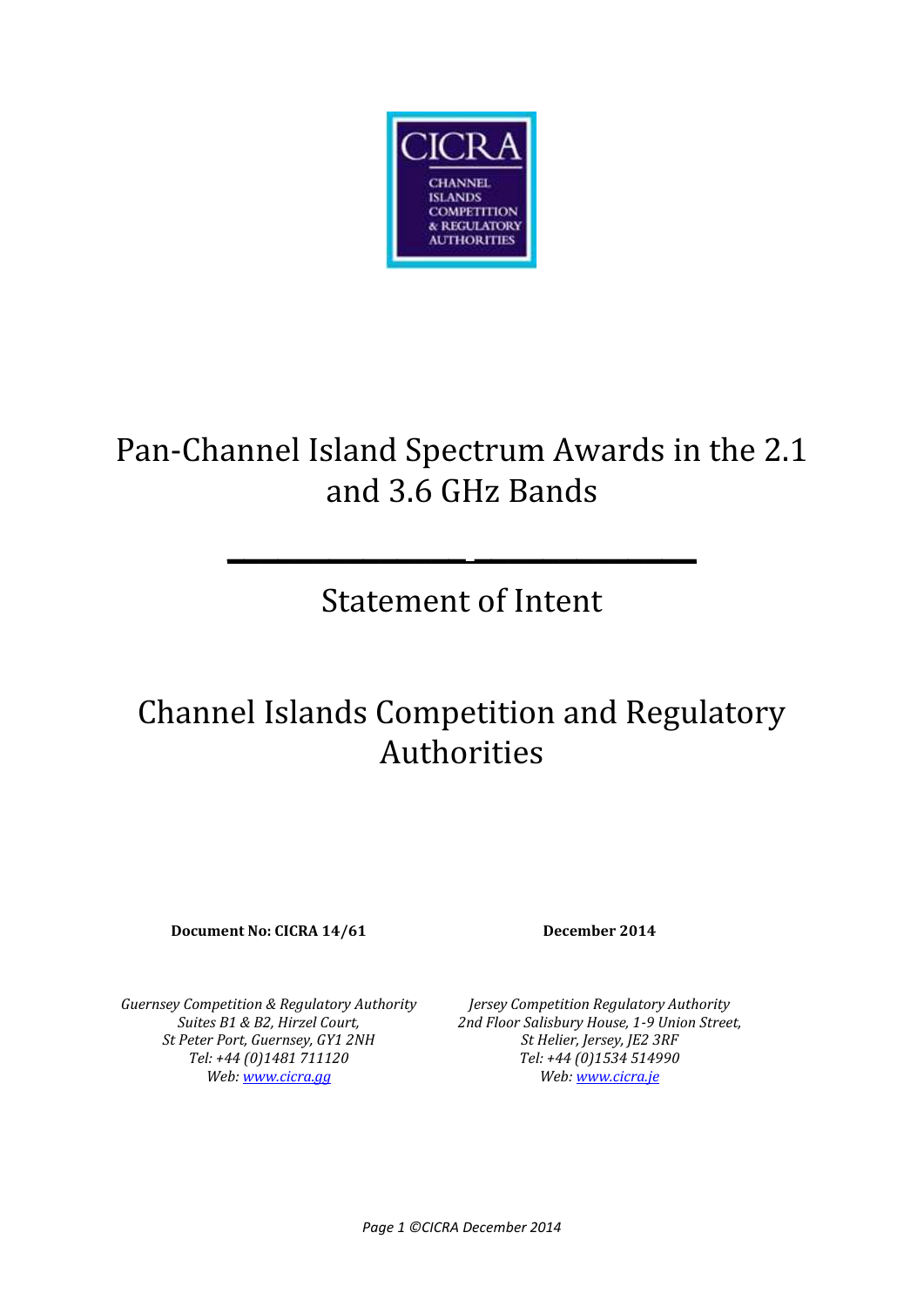#### **CONTENTS**

| 2. |  |
|----|--|
|    |  |
|    |  |
|    |  |
|    |  |
|    |  |
|    |  |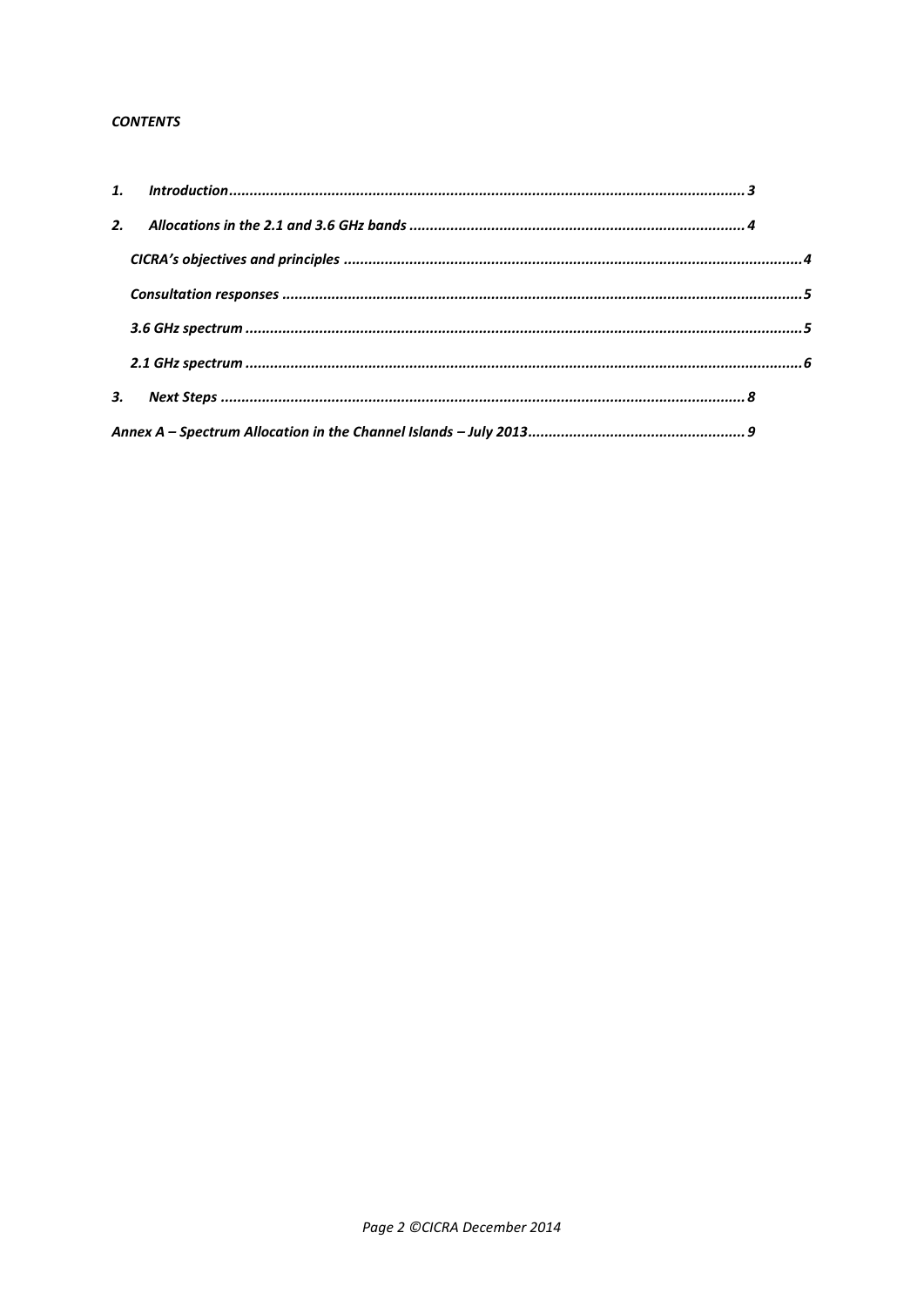## **1. Introduction**

CICRA<sup>1</sup> (the Channel Islands Competition and Regulatory Authorities) issued a consultation in April 2014 (CICRA 14/21) in response to a request from Clear Mobitel for spectrum in the 2.1 GHz and 3.6 GHz bands. It received responses from the three existing providers of mobile telecommunication services in the Channel Islands (Airtel, JT and Sure).

Responses indicated the 2.1 GHz band was attractive to existing mobile operators, in particular to Airtel who requested 2 x 5 MHz of spectrum in this band. There was no particular interest in the 3.6 GHz band that could not be accommodated within the available spectrum.

In parallel with this consultation, CICRA also conducted an extensive process of spectrum allocation that culminated, in July 2014, with the award of spectrum (800 MHz, 1,800 MHz and 2.6 GHz) to Airtel, JT and Sure. This spectrum will enable them to build networks capable of providing LTE/4G services to their Channel Islands customers.

As the pattern of future spectrum use by telecommunication operators is becoming clearer, and as both Airtel and Clear Mobitel have now submitted business cases indicating how they intend to use the spectrum for which they have applied, CICRA has come to the conclusion that it does not need to engage in a competitive process to allocate the 2.1 GHz spectrum provided it takes steps to optimise its use. Such optimisation – or re-organisation – of the 2.1 GHz band will ensure that current demand, including that from Airtel and Clear Mobitel, can be accommodated while creating room to satisfy potential future demand. As a consequence, CICRA believes it can now recommend to Ofcom a way forward for the allocation of spectrum in the 2.1 GHz and 3.6 GHz bands.

Before recommending spectrum allocations to Ofcom, CICRA is inviting comments on its intentions with this document. Following an assessment of responses, CICRA will then consider making recommendations to Ofcom.

## **Disclaimer**

*This document does not constitute legal, technical or commercial advice; CICRA is not bound by this document and may amend it from time to time. This document is without prejudice to the legal position or the rights and duties of CICRA to exercise regulatory powers generally.*

*<sup>1</sup> The Jersey Competition Regulatory Authority (JCRA) and the Guernsey Competition and Regulatory Authority (GCRA) are together referred to as CICRA and, unless otherwise stated, all references to CICRA in this Decision are to each of the JCRA and GCRA*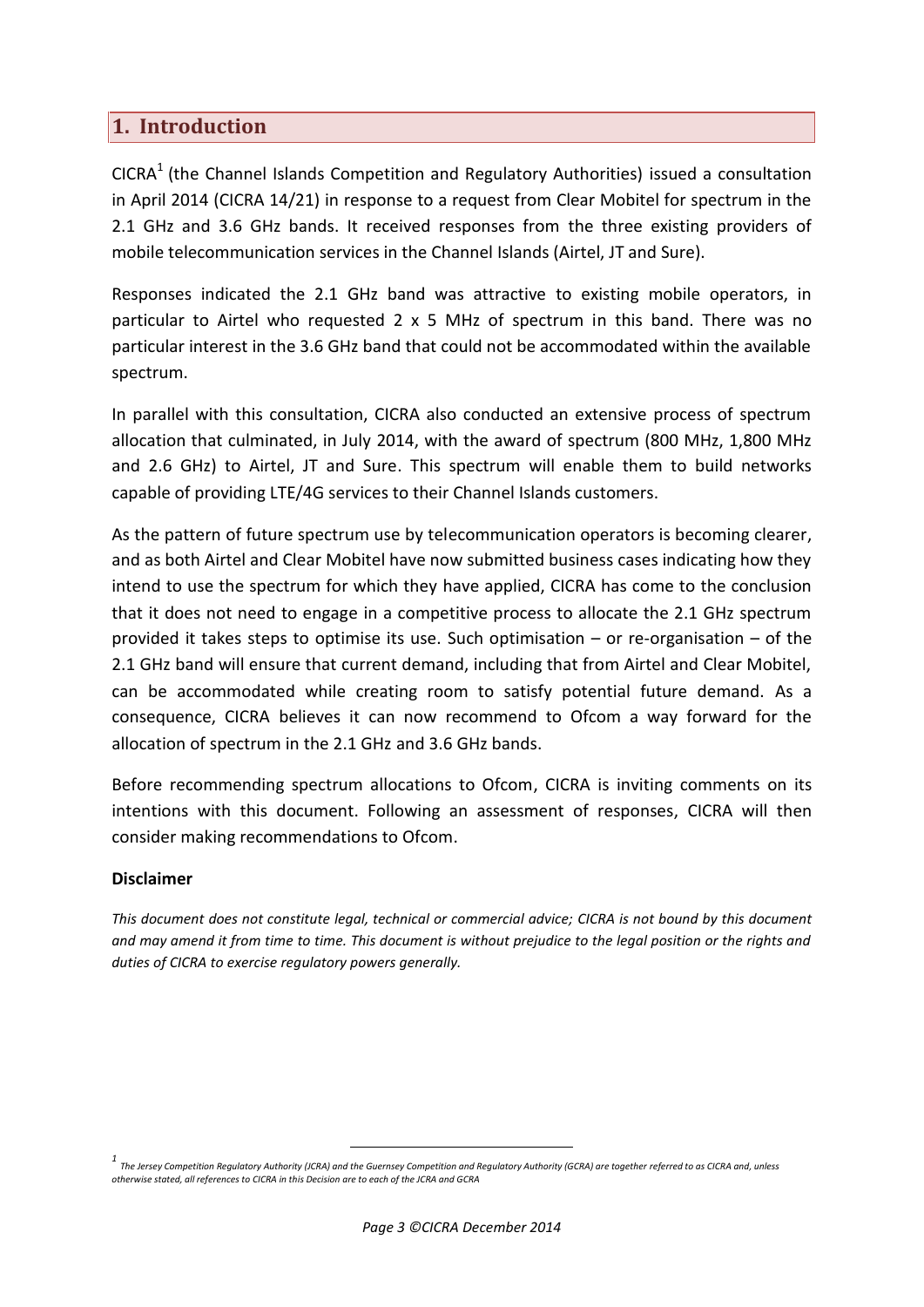# **2. Allocations in the 2.1 and 3.6 GHz bands**

This section describes some of the principles CICRA used in determining a way forward in responding to Clear Mobitel's and, later, Airtel's applications for spectrum in the 2.1 GHz band and Clear Mobitel's in the 3.6 GHz band. The section then briefly reports the responses CICRA received to its April consultation and describes CICRA's intentions for both spectrum bands.

## *CICRA's objectives and principles*

CICRA's objectives and the legislative background for its work were described in the April consultation document and are not repeated here. In addition, in order to ensure that spectrum is allocated to operators that will use it for the benefit of the Channel Islands, CICRA distinguishes between actual demand – manifested by a formal application for spectrum and supported by a business case explaining how the spectrum sought will be used to provide valued services – and what it calls 'putative' demand, which is an as yet unsupported intention to expand spectrum use some time in future.

In the pursuit of its objectives, CICRA recognizes the importance of technological developments and their impact on the optimal allocation of spectrum. In the same way as it uses the process of allocating 4G/LTE spectrum to reorganise various parts of the spectrum into blocks of at least 5 MHz, CICRA also appreciates that contiguous blocks of, say, 15 or 30 MHz may enable operators not only to handle more traffic but to provide a service of a higher quality. CICRA is therefore seeking to allocate, where possible, contiguous blocks of a sufficient size to enable operators to make optimum use of the spectrum they are allocated.

As with other spectrum bands and, in particular, with the spectrum allocated for 4G/LTE services, CICRA intends that all spectrum allocated to Channel Island operators should be technology neutral, meaning that operators can choose the services they provide by means of each spectrum band.

CICRA therefore intends that its recommendations to Ofcom for the optimisation and allocation of the 2.1 GHz band and for allocations in the 3.6 GHz band should be technology neutral.

CICRA also intends to align spectrum allocations in Jersey and Guernsey so that each operator is able to use the same frequencies in either Island. In the particular case of the 2.1 GHz and the 3.6 GHz bands, existing allocations already satisfy this principle except for the 2 x 5 MHz block allocated to Marathon in Jersey only.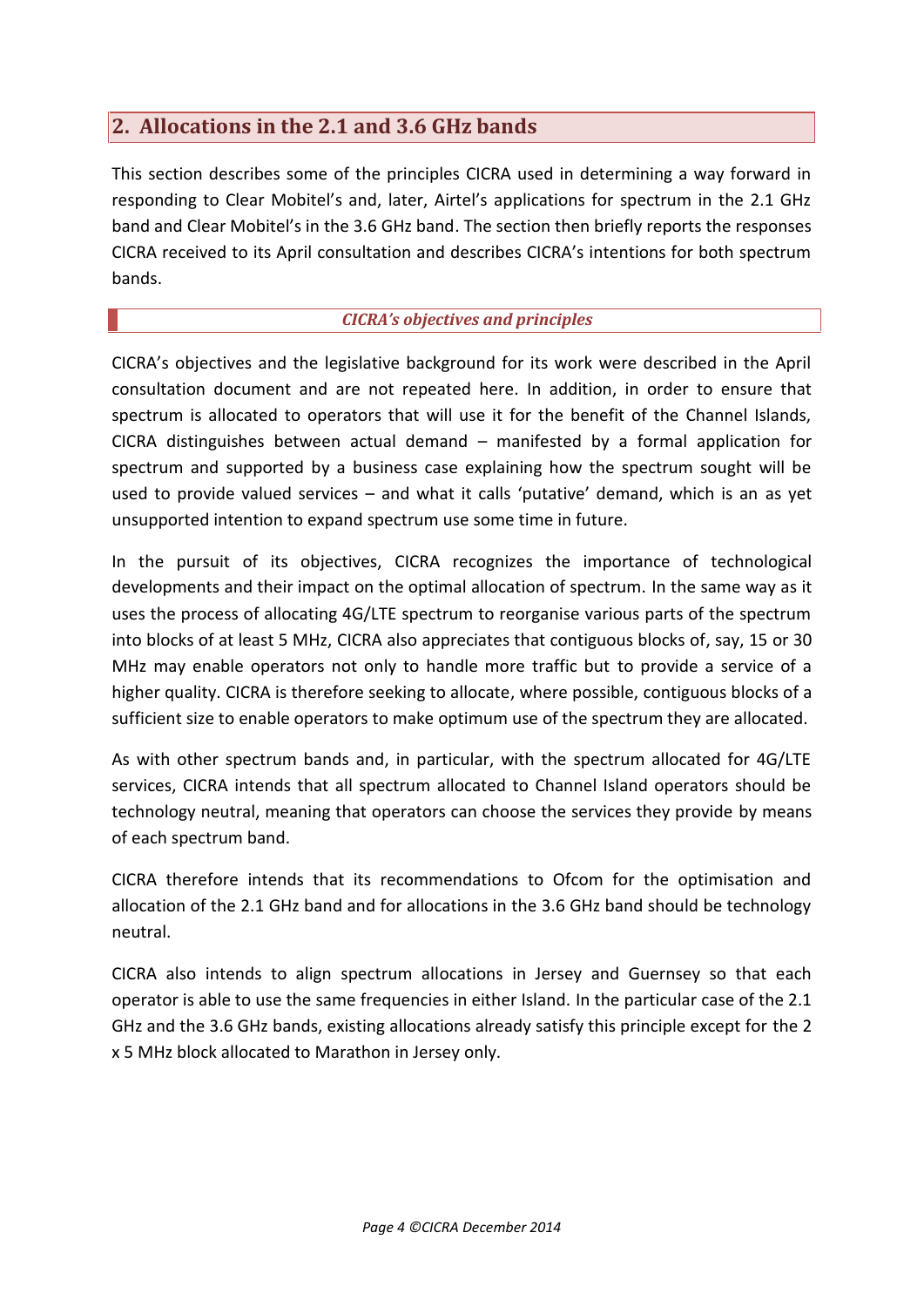#### *Consultation responses*

CICRA received responses to its April 2014 consultation (CICRA 14/21) from the three existing mobile operators in the Channel Islands, Airtel, JT and Sure.

In its response, JT noted that it could use some additional 2.1GHz spectrum if it was available, on top of its existing 2 x 10 MHz allocation. This would enable it to improve its 3G service. JT does not have an immediate requirement for 3.6GHz spectrum but indicated it might require it later to cater for increased LTE traffic. It recommended that CICRA assess the spectrum requirements of interested operators, including scrutiny of the business cases of the interested parties, before making any recommendations to allocate spectrum. It also suggested CICRA should insist on roll out conditions within a set time frame (say  $12 - 18$ ) months) and verify these conditions have been satisfied.

Airtel's response – which is partly confidential – confirmed its application for some additional 2 x 5 MHz spectrum in the 2.1 GHz band. It had made its submission to CICRA – which was for spectrum contiguous to the  $2 \times 10$  MHz block it already had in this band – in response to Clear Mobitel's application. Airtel also re-stated its opposition to spectrum hoarding and its support for the promotion of competition in the Channel Islands telecoms markets.

In its partly confidential response, Sure said CICRA needed to assess the demand for spectrum from other telecom operators before it allocated spectrum to Clear Mobitel. If it was confirmed there was excess demand, a competitive allocation process might be more appropriate.

### *3.6 GHz spectrum*

As CICRA noted in its April consultation document, a 2 x 70 MHz band is currently unallocated in the 3.6-3.8 GHz range.

Clear Mobitel requested the specific frequency band of 3630-3660 MHz (matched with 3730-3760 MHz) in this band, a block adjacent to that currently allocated to Sure. None of the responses CICRA received to its April consultation indicated a definite demand for 3.6 GHz spectrum. Putative demands for this kind of spectrum might easily be accommodated in the 2 x 40 MHz of spectrum that would remain after Clear Mobitel received the spectrum it requested. Further spectrum is likely to become available in due course in the 3410-3600 MHz band, in line with the spectrum that is being released in the UK for civil use.

CICRA is therefore proposing to recommend to Ofcom it gives Clear Mobitel a spectrum licence for the 2 x 30 MHz band it requested.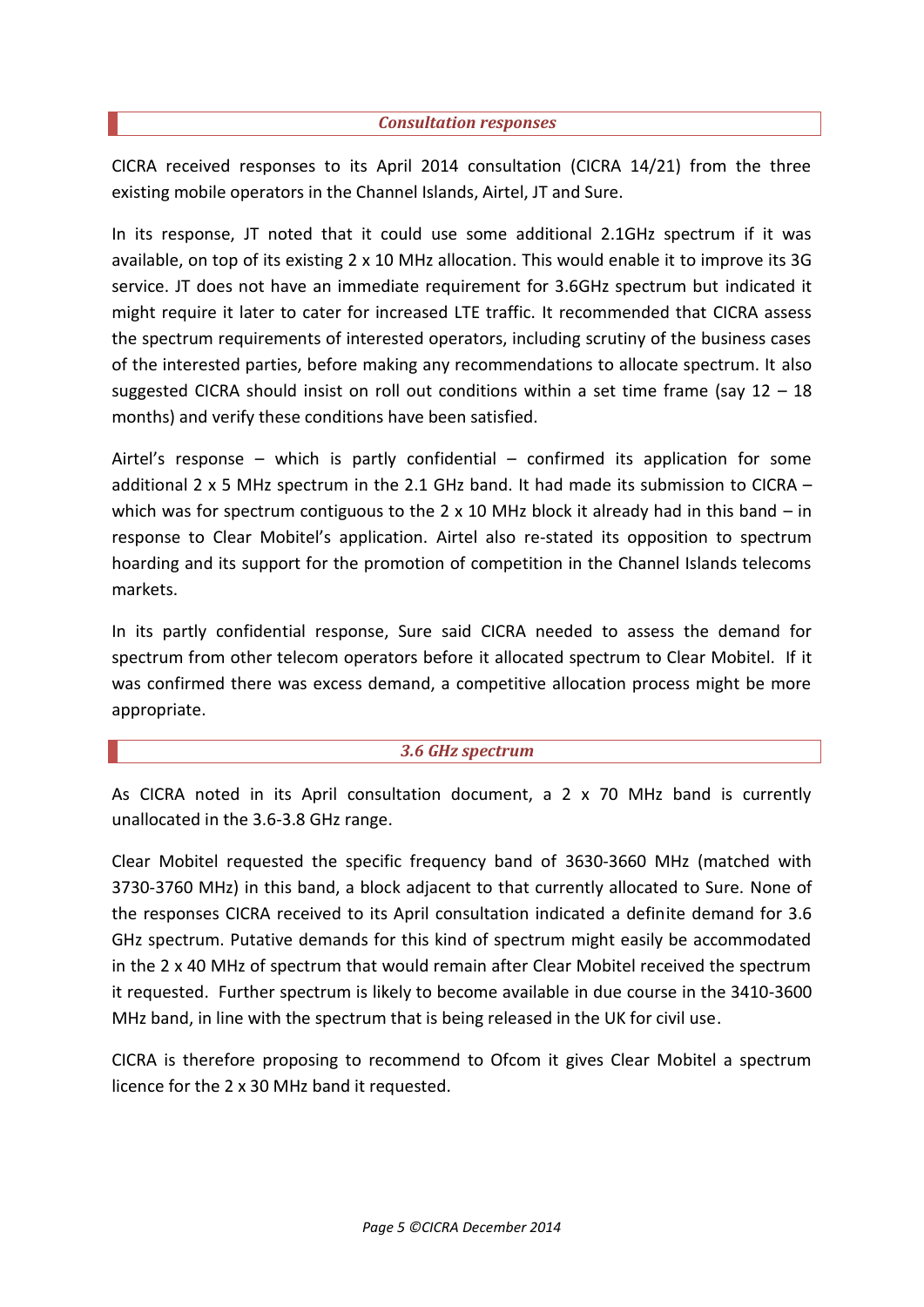### *2.1 GHz spectrum*

The 2.1 GHz band consists of 2 x 60 MHz with two guard bands at each end of 0.3 MHz. In this band, Clear Mobitel asked for the specific frequencies of 2130-2140 MHz (matched with 1940-1950 MHz). This 2 x 10 MHz block is adjacent to that held by Airtel (2120-2130 MHz matched with 1930-1940 MHz) and Airtel wishes to expand its allocation by adding 5 MHz to its existing 10 MHz in order to have three wideband channels. Airtel cannot expand its holding in the other direction as Marathon already holds a licence for a 2 x 5 MHz bloc in Jersey adjacent to Airtel's existing allocation.

Wideband (UMTS or LTE) channels may be either 5 MHz or 4.8 MHz in bandwidth. The centre point of each channel must be 5 MHz away from the centre point of an adjacent channel used by another operator. So, in practice, if an operator has 2 channels of 5 MHz each, it needs the full 10 MHz to keep at a sufficient distance from the next operator. However, if an operator has 3 or more channels, the internal channels in its allocation may be 2 x 4.8 MHz.

The solution CICRA is proposing takes the form of a two-stage process. The final stage will see the 2.1 GHz band divided between five operators as follows and as shown below (in no particular order except for the guard bands at the ends of the 2.1 GHz band):

- One operator with 14.8 MHz worth of spectrum, equivalent to 3 wideband channels (Airtel)
- Three operators with 2 x 10 MHz (Clear Mobitel, JT, Sure), two of which might expand to 14.8 MHz worth of spectrum, like Airtel
- One operators with 2 x 5 MHz in Jersey only (Marathon)

| Guard     | Mara- | Airtel |            | Clear Mobitel, Clear Mobitel, Clear Mobitel, |            | Guard |
|-----------|-------|--------|------------|----------------------------------------------|------------|-------|
| band      | thon  |        | JT or Sure | JT or Sure                                   | JT or Sure | band  |
|           |       |        |            |                                              |            |       |
| $0.3$ MHz |       | 14.8   | 10         | 14.8                                         | 14.8       | 0.3   |
|           |       |        |            |                                              |            |       |

The arrangement proposed above would satisfy all current demands – actual or putative – for the 2.1 GHz spectrum that were expressed in response to the consultation we issued in April 2014. It would leave 5 MHz of unused spectrum in Guernsey as Marathon's spectrum licence is for Jersey only. And it would enable most of the operators to have a contiguous group of three channels.

To achieve this arrangement of spectrum allocation, it is likely that all existing users of the 2.1 GHz band would need to move somewhat, particularly Marathon who now sits in a blocking position 5 MHz from the bottom edge of the band. CICRA believes that such re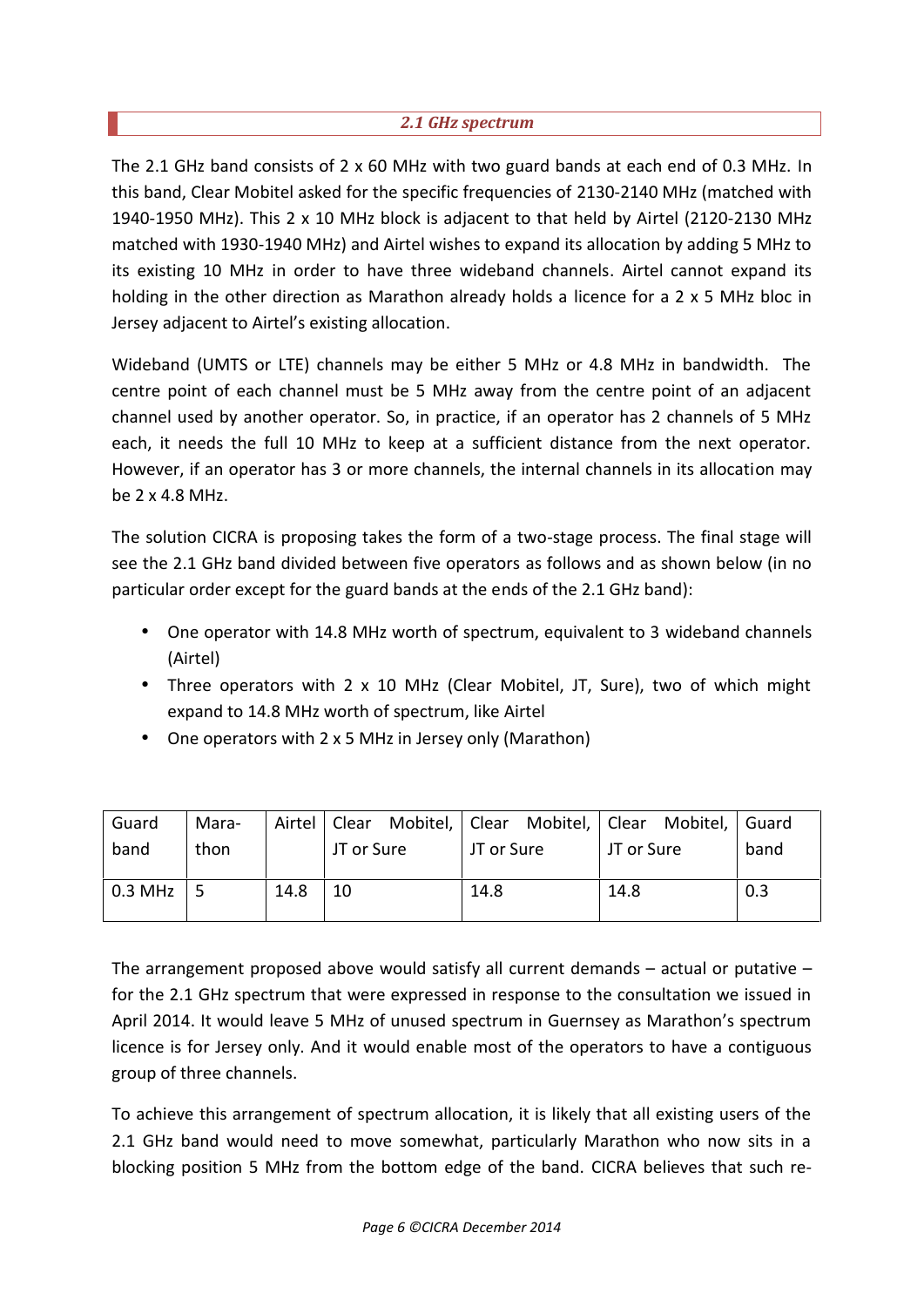allocation of spectrum could be justified by spectrum management objectives – spectrum is a scarce resource and must be used as efficiently as possible.

In the short term, it is not possible to issue spectrum to Clear Mobitel and Airtel for the frequencies they would eventually use. We have asked both organisations, as a condition of our recommendation to Ofcom, to confirm that they were prepared to receive a temporary block of spectrum that they could use until the 2.1 GHz band was optimised.

We therefore propose to recommend to Ofcom that Airtel be allocated 2 x 4.8 MHz of spectrum adjacent to its existing allocation, above 2130 (matched with 1940) and Clear Mobitel be allocated 2 x 9.7 MHz of spectrum adjacent to Sure, above 2160 (matched with 1980). Both these Wireless Telegraphy Act 2006 licences will be temporary, pending the re organisation of the band, when Airtel will continue to have a contiguous block of 2 x 14.8 MHz and Clear Mobitel will have a full 2 x 10 MHz block.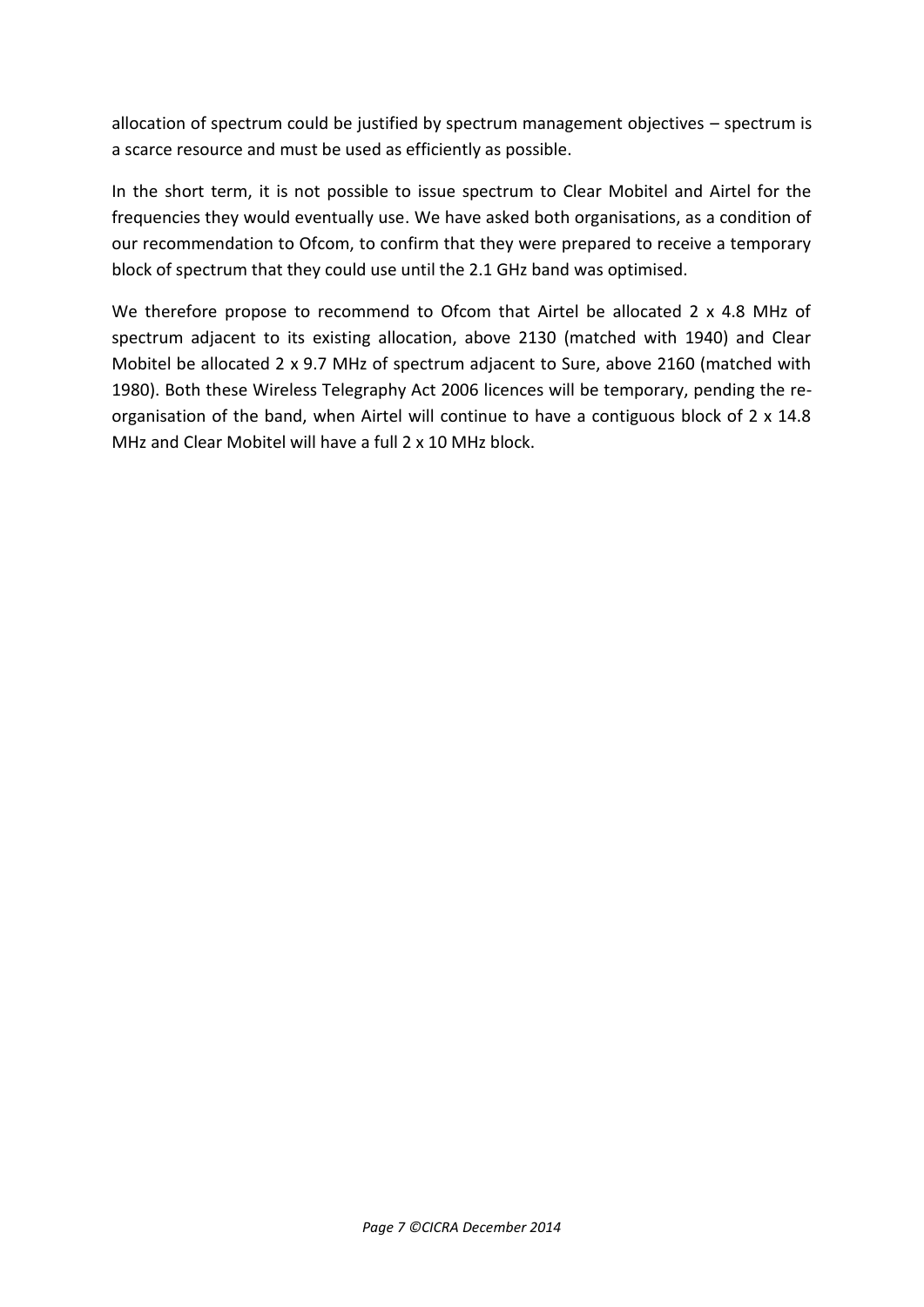## **3. Next Steps**

Interested parties are invited to submit comments to CICRA in writing or by email on the matters set out in this paper to the following addresses:

| Suites B1 & B2       | 2 <sup>nd</sup> Floor, Salisbury House |
|----------------------|----------------------------------------|
| Hirzel Court         | 1-9 Union Street                       |
| St Peter Port        | <b>St Helier</b>                       |
| Guernsey GY1 2NH     | Jersey JE2 3RF                         |
|                      |                                        |
| Email: info@cicra.gg | Email: info@cicra.je                   |

All comments should be clearly marked "*Pan-Channel Island Statement of Intent on Spectrum Awards in the 2.1 and 3.6 GHz Bands*" and should arrive by 5pm on Monday 26 January 2015.

In line with CICRA's consultation policy, the regulators intend to make comments on this Statement of Intent available on the CICRA website, the combined website of the GCRA and JCRA. Any material that is confidential should be put in a separate annex and clearly marked as such so that it may be kept confidential. CICRA regrets that it is not in a position to respond individually to the comments it receives.

*/ends*